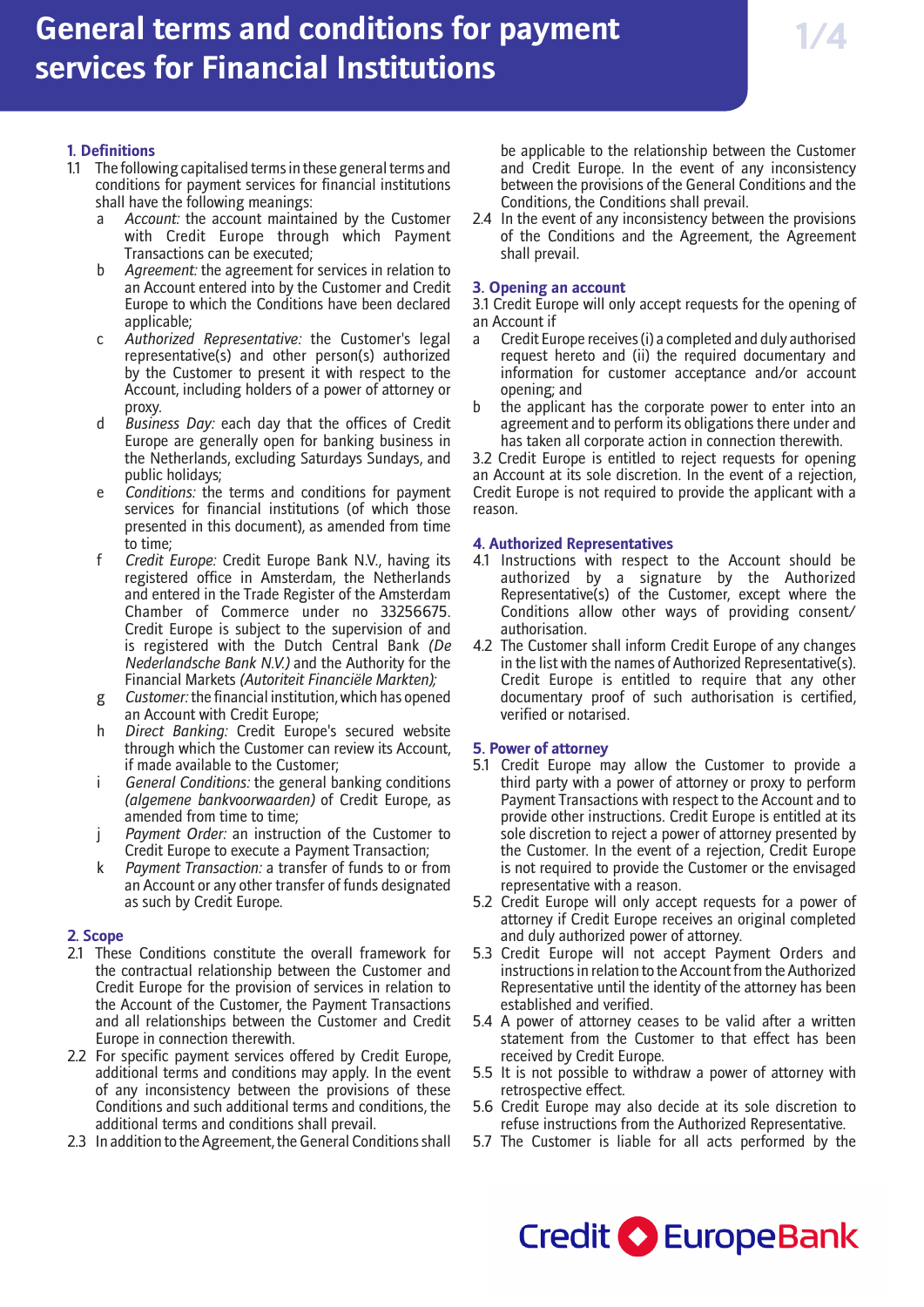Authorized Representative(s). The Customer indemnifies Credit Europe for any claims resulting from or related to the execution of a Payment Transaction or any other act relating to the Account based on the instruction of an Authorized Representative.

## **6. Use of an Account**

- 6.1 The Customer may use the Account as set forth in these Conditions and, if applicable, the additional terms and conditions for specific payment services provided by Credit Europe.
- 6.2 Credit Europe reserves the right to set minimum and maximum balances with respect to the Accounts.
- 6.3 If Credit Europe consents to an overdraft, the Customer shall ensure that the Account has a credit balance at least once every three months, unless Credit Europe and the Customer agree otherwise.
- 6.4 Credit Europe will not accept cash deposits into the Account.

# **7. Use of an Account**

- 7.1 The Customer shall use Direct Banking in accordance with the instructions provided by Credit Europe governing the issue and use of Direct Banking as set forth in these and/ or any other applicable terms and conditions provided by Credit Europe.
- 7.2 The Customer shall take all reasonable steps to safeguard Direct Banking, including but not limited to:
	- a preventing that user names, passwords and security codes fall into the hands of third parties;
	- b not writing down any user names, passwords or security codes in any form or saving it on any computer or mobile device;
	- c using a computer which has installed up-to-date anti-virus and anti-spyware computer software, a firewall and security patches;
	- d only acquiring computer software or any other computer programmes from reputable suppliers;
	- e emptying the temporary memory of the internet browser after use or decommission the internet browser after use; and
	- f constantly checking whether Direct Banking is still working in the secure environment of Credit Europe's website.
- 7.3 The Customer shall inform Credit Europe immediately of a reasonable suspicion of loss, theft, wrongful use or nonpermitted use of user names, passwords, security codes and security questions.
- 7.4 The Customer shall inform Credit Europe by any of the means set out in Article 15.

# **8. Blocking of Direct Banking**

- 8.1 Credit Europe reserves the right to block the use of Direct Banking if:
	- a there are objectively justified reasons related to the security of Direct Banking; or
	- b there is a suspicion of unauthorized or fraudulent use of Direct Banking.
- 8.2 Credit Europe shall inform the Customer as soon as possible of the blocking of Direct Banking and the reasons

for it. Credit Europe shall not inform the Customer if this would compromise objectively justified security reasons or is prohibited by any legislation.

8.3 Once the reasons for blocking Direct Banking no longer exist, Credit Europe shall unblock Direct Banking

# **9. Payment Orders**

- 9.1 The Customer may provide Credit Europe with a Payment Order by authenticated SWIFT-message, post, via fax or scanned through e-mail.
- 9.2 Credit Europe may decide to expand or limit the means which can be used for the provision of Payment Orders as set forth in Article 9.1.
- 9.3 If Credit Europe receives a request to revoke a Payment Order from a Customer it will use reasonable efforts to cancel the Payment Order.

# **10. Refusal to execute a Payment Order**

10.1 Credit Europe may refuse to execute a Payment Order if one of the requirements for the execution of a Payment Order as set out in these Conditions has not been met, if the Payment Order is not duly authorized, if the Payment Order was unclear, if there is insufficient balance on the Account for the execution of the Payment Order or if Credit Europe has reason to believe that the carrying out of the Payment Order would be contrary to any applicable law. Credit Europe will inform the Customer of the refusal and, if possible, the reason for this refusal as soon as possible.

# **11. Execution of Payment Transactions**

- 11.1 For the execution of Payment Transactions from and to the Account the Customer shall provide Credit Europe with the information requested by Credit Europe. The Customer shall comply at all times with Credit Europe's guidelines for executing Payment Transactions.
- 11.2 The Customer shall provide his consent for each Payment Transaction by providing the information as set out in Article 11.1 by the duly Authorized Representative(s) as referred to in Article 4 or, if applicable, Article 5.
- 11.3 Credit Europe is not obliged to check the correctness of account information, bank identification code, account number and address of the payee as submitted by the Customer for the execution of a Payment Transaction.
- 11.4 In case of a Payment Transaction from or to the Account in a currency different than the currency of the designated Account, Credit Europe will convert the funds of the Payment Transaction at the rate as agreed between the Customer and Credit Europe or, when no rate has been agreed, the prevailing rate of Credit Europe at the moment the Payment Transaction is executed.

# **12. Execution time**

12.1 In the event of a transfer of funds from the Account, Credit Europe shall ensure that the funds are credited to the payee's bank within three Business Days after receipt of the Payment Order from the Customer. For paper-initiated transactions Credit Europe shall ensure that funds from the Account are credited to the payee's bank within four Business Days of receipt of the Payment Order.

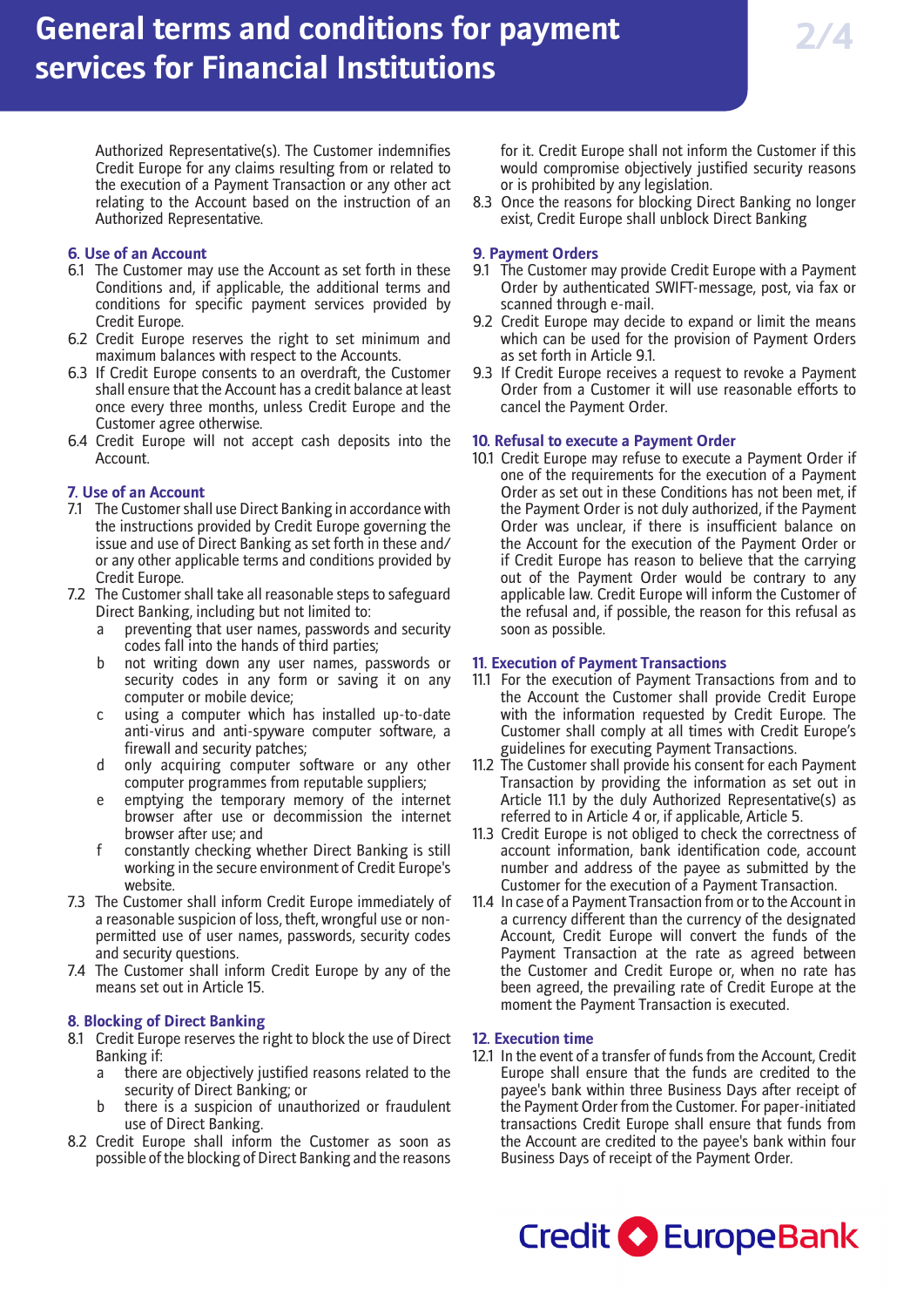# **General terms and conditions for payment services for Financial Institutions**

- 12.2 A Payment Order which is received by Credit Europe on a day which is not a Business Day will be deemed to be received the following Business Day.
- 12.3 A Payment Order which is received by Credit Europe after the cut-off-time as set out on Credit Europe's website will be deemed to have been received the following Business Day.
- 12.4 Article 12.1 only applies to Payment Orders in euro or in currencies of EEA member states. In the event of Payment Orders in another currency, Credit Europe shall execute such orders within a reasonable period of time.

## **13. Interest rates, exchange rates and costs**

- 13.1 The interest rates and calculation methods, exchange rates and costs applicable to the Account are determined by Credit Europe. The applicable rates and costs are available at the request of the Customer.
- 13.2 Credit Europe is authorised to debit the Account for interest and costs.

#### **14. Provision of information on individual Payment Transactions**

- 14.1 The Customer will be able to review all executed Payment Transactions and the balance of the Account via Direct Banking, if this is available to the Customer.
- 14.2 At the request of the Customer, Credit Europe will provide written account statements to the Customer at a frequency to be agreed between Credit Europe and the Customer, provided that no written statement shall be provided in the event that since the last written statement no Payment Transactions have been made from or to the Account. Credit Europe may charge additional costs if the account holder(s) request(s) the provision of more than one copies of statement per Account.
- 14.3 Credit Europe will at the request of the Customer provide available details of executed Payment Transactions dating back no longer than two years after such Payment Transaction to or from the Account has been made. Credit Europe will use reasonable efforts to provide details of executed Payment Transactions dating back longer than two years. Credit Europe may charge the Customer for the costs involved with providing the requested details of such Payment Transactions.

## **15. Communication between the Customer and Credit Europe**

- 15.1 Communications between the Customer and Credit Europe will be in English or, if agreed by Credit Europe in another language requested by the Customer.
- 15.2 Notices provided by the Customer to Credit Europe shall be given by authenticated SWIFT-message, post, fax or scanned through e-mail, and must be duly signed. A notice received by Credit Europe outside business hours will be deemed to have been received on the following Business Day. Credit Europe may, at its sole discretion, act upon instructions given by the Customer by phone, provided that instructions by phone shall promptly thereafter be confirmed in writing by the Customer upon request of Credit Europe. Credit Europe may, at its sole discretion, act upon instructions given by the Customer via fax or

scanned through e-mail, provided that instructions via fax or scanned through e-mail shall promptly thereafter be confirmed by phone by the Customer upon request of Credit Europe.

- 15.3 Any notice from Credit Europe to the Customer, except where expressly otherwise stated, may be made in writing or may be given orally (including by telephone) and may be confirmed in writing or through a SWIFT-message. The Customer agrees that Credit Europe can provide information to the Customer via e-mail or notifications on Credit Europe's website.
- 15.4 All written notices from Credit Europe to the Customer by post will be sent to the Customer's registered office address, except where the Customer has provided Credit Europe with a different mailing address. If the mailing address ceases to be valid and the Customer fails to provide Credit Europe with a valid mailing address, Credit Europe will sent the written notices by post to the Customer's registered office address.

#### **16. Pledging**

16.1 The claims resulting from the Account may not be pledged or transferred by way of security without prior written consent from Credit Europe. Credit Europe is entitled to reject requests for consent at its sole discretion. In the event of a rejection, Credit Europe is not required to provide the Customer with a reason.

## **17. Privacy data - Personal data**

17.1 The Customer shall ensure that all persons related to the Customer including its ultimate beneficial owners, directors, persons with signing authority and other contact persons whose personal data are or may be processed by Credit Europe are provided with the privacy statement of Credit Europe.

## **18. Liability**

- 18.1 Credit Europe shall not be liable and is not obliged to provide any evidence for the correct execution of a Payment Order initiated by the Customer or by or through the payee, unless stated otherwise in Article 18.2 up to and including Article 18.6.
- 18.2 The Customer shall be liable for all losses resulting from unauthorised Payment Transactions, if the Customer has incurred these losses by acting fraudulently or by acting intentionally or as the result of gross negligence failing to fulfil one or more of his obligations under Article 7.
- 18.3 In order to receive a rectification, the Customer shall inform Credit Europe immediately and no later than three months after the debit date by any of the means set out in Article 15, when the Customer becomes aware of any unauthorised or incorrectly executed or defective Payment Transactions for which Credit Europe, in deviation from Article 18, is liable. If the Customer does not notify Credit Europe before the end of the three month-period, the Customer will be deemed to have given its consent to the Payment Transaction.
- 18.4 After the Customer has made the notification set out in Article 18.3, Credit Europe will refund the amount of the unauthorised Payment Transaction without delay and will